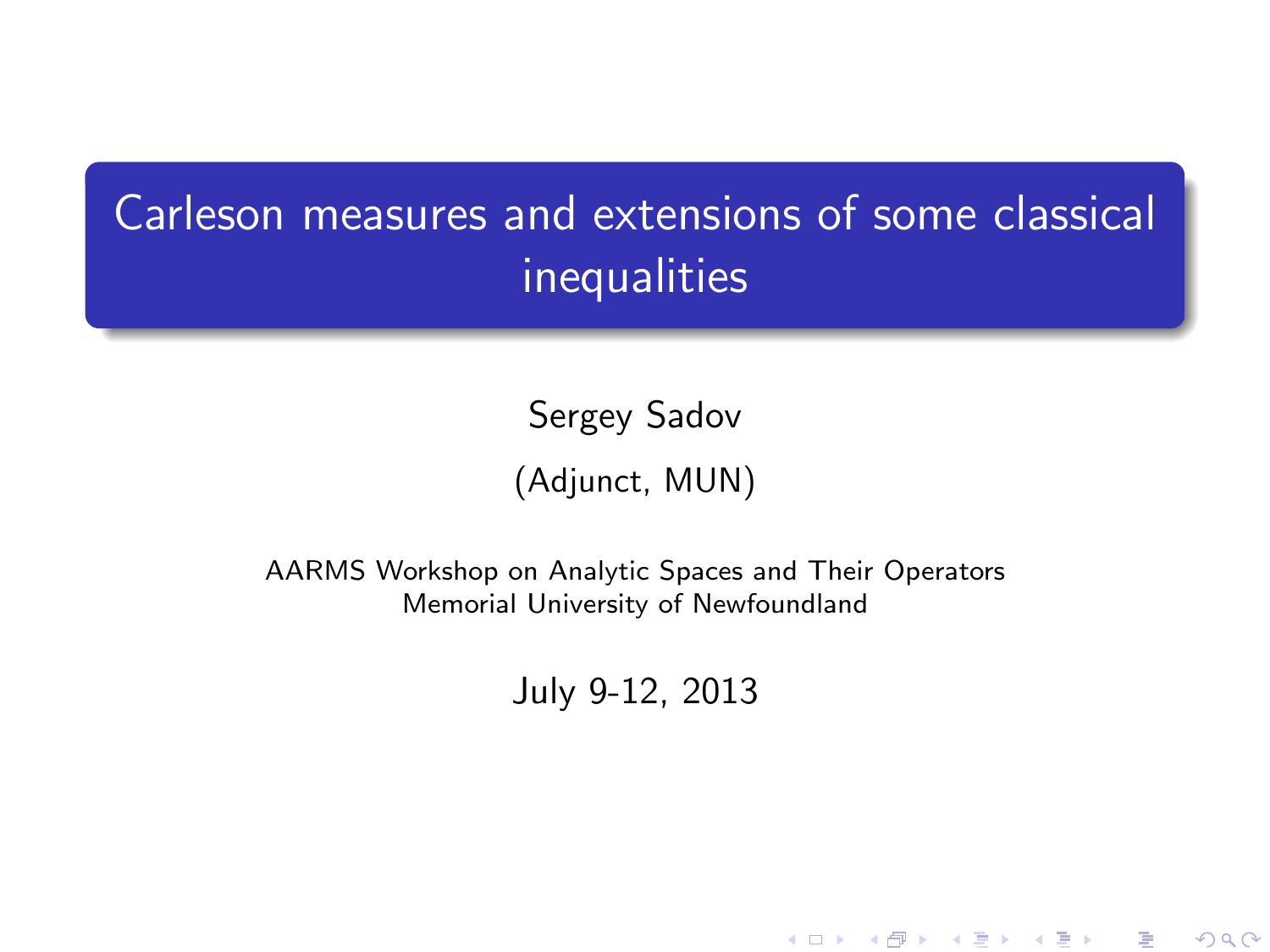It is observed that due to Carleson's harmonic extension theorem some classical inequalities, such as those of Hilbert and Hausdorff-Young can be stated in a stronger "maximal" form. For instance, if  $f \in L^p(\mathbb{R})$ ,  $p > 1$ , and  $g = Hf$  is its conjugate function, then the function

$$
g^*(r) = \sup_{0 < \theta < \pi} g(re^{i\theta})
$$

belongs to  $L^p(\mathbb{R}_+).$ 

Abstracting the essence of a proof, we are led to a measure-theoretic construction involving the notions of conditional essential supremum and conditional Carleson measure.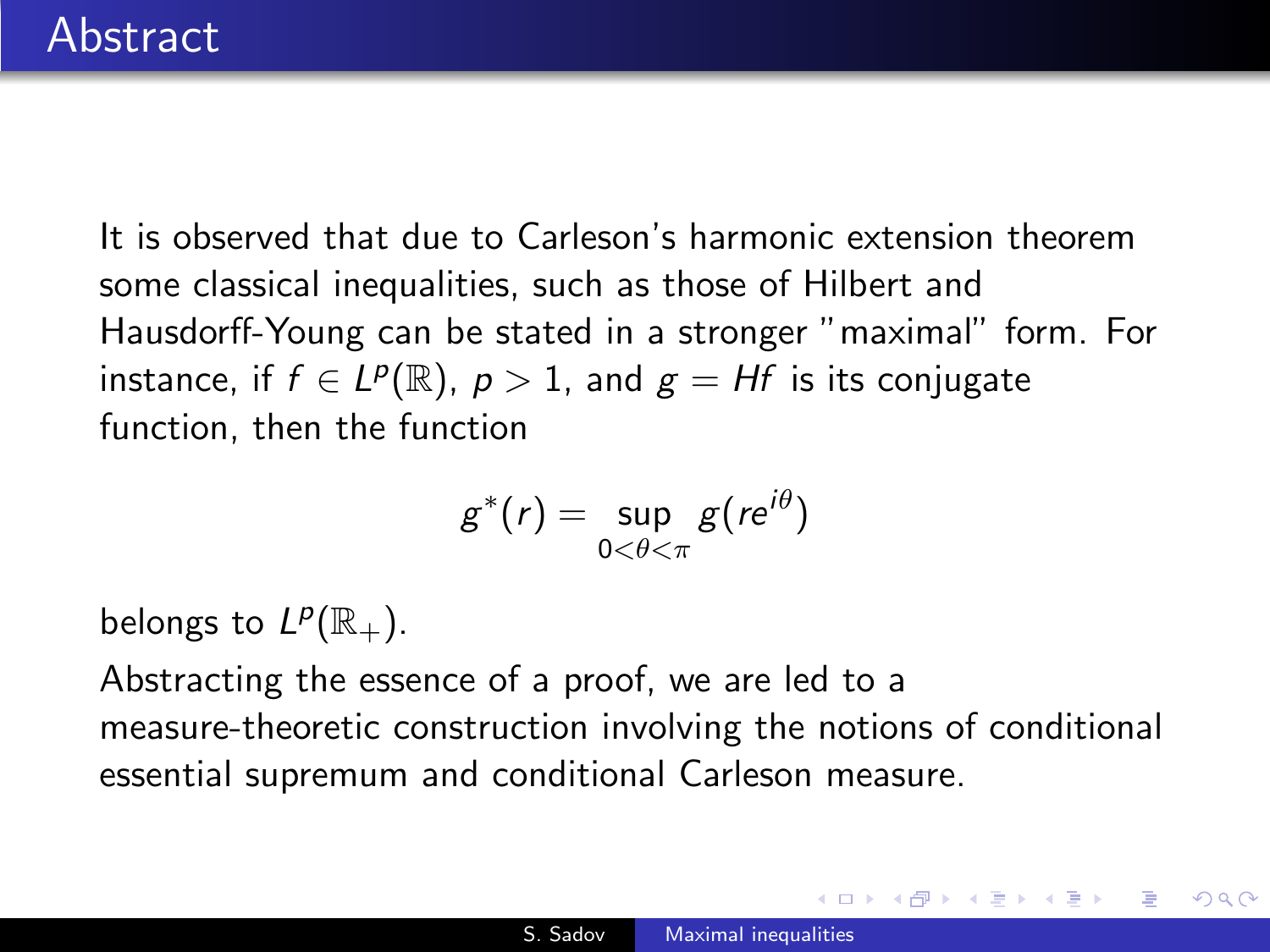## Notation

Playground:

- $\bullet$   $\mathbb H$  upper half-plane
- $L^p(\mathbb{R})$ ,  $L^p(\mathbb{R}_+)$  (These will be shorthanded as  $L^p$ )
- $L^p(\mu)$   $(\mu \in \mathcal{B}(\mathbb{H}))$
- Weak spaces  $L^{1,\infty}(\mu)$

Players:

- $\bullet$  Harmonic extension (Poisson)  $v(x + iy) = \mathcal{P}_v * u(x)$
- Cauchy operator  $v(z) = \int (z t)^{-1} u(t) dt$
- Hilbert transform  $v = PV(1/x) * u$
- Fourier-Laplace transform  $v(z) = \int_0^\infty u(t)e^{itz} dt$

**母 ▶ 4 ヨ ▶ 4**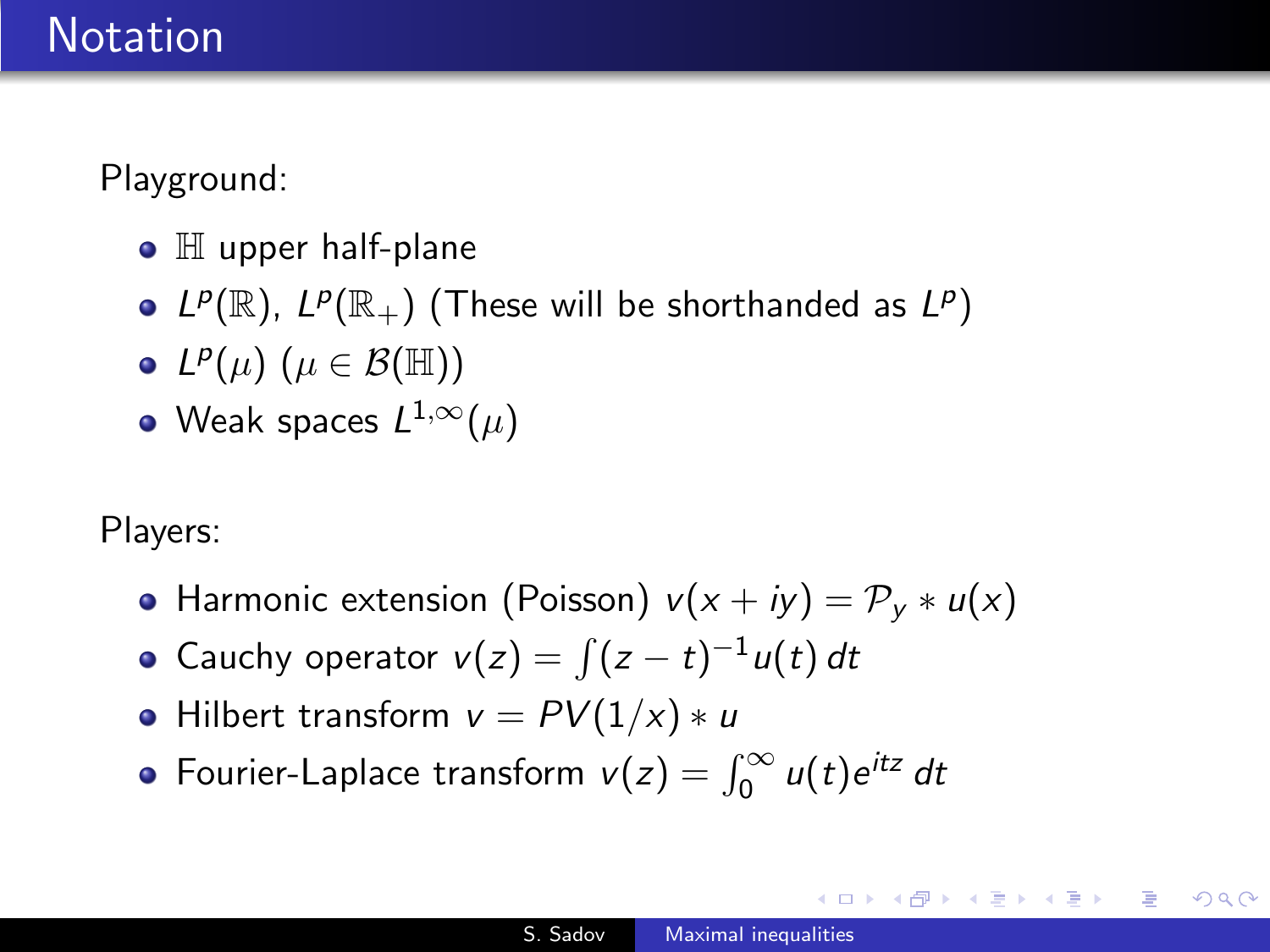## **Questions**

I. Admissible weights (in target domain)

• Let 
$$
T: u(x) \rightarrow v(z), z \in \mathbb{H}
$$
.

- For which measures do we have  $||v||_{L^{s}(\mu)} \leq C||u||_{L^{p}}$ ?  $\zeta(s=p'\equiv (1-p^{-1})^{-1}$  for the Fourier-Laplace and  $s=p$  in other cases).
- II. Admissible maximizations
	- Given a family  $S_{\alpha}$ ,  $\alpha \in A$ , of "slices", define

$$
\mathcal{T}^* u(\alpha) \equiv v^*(\alpha) = \sup_{z \in S_{\alpha}} |v(z)|.
$$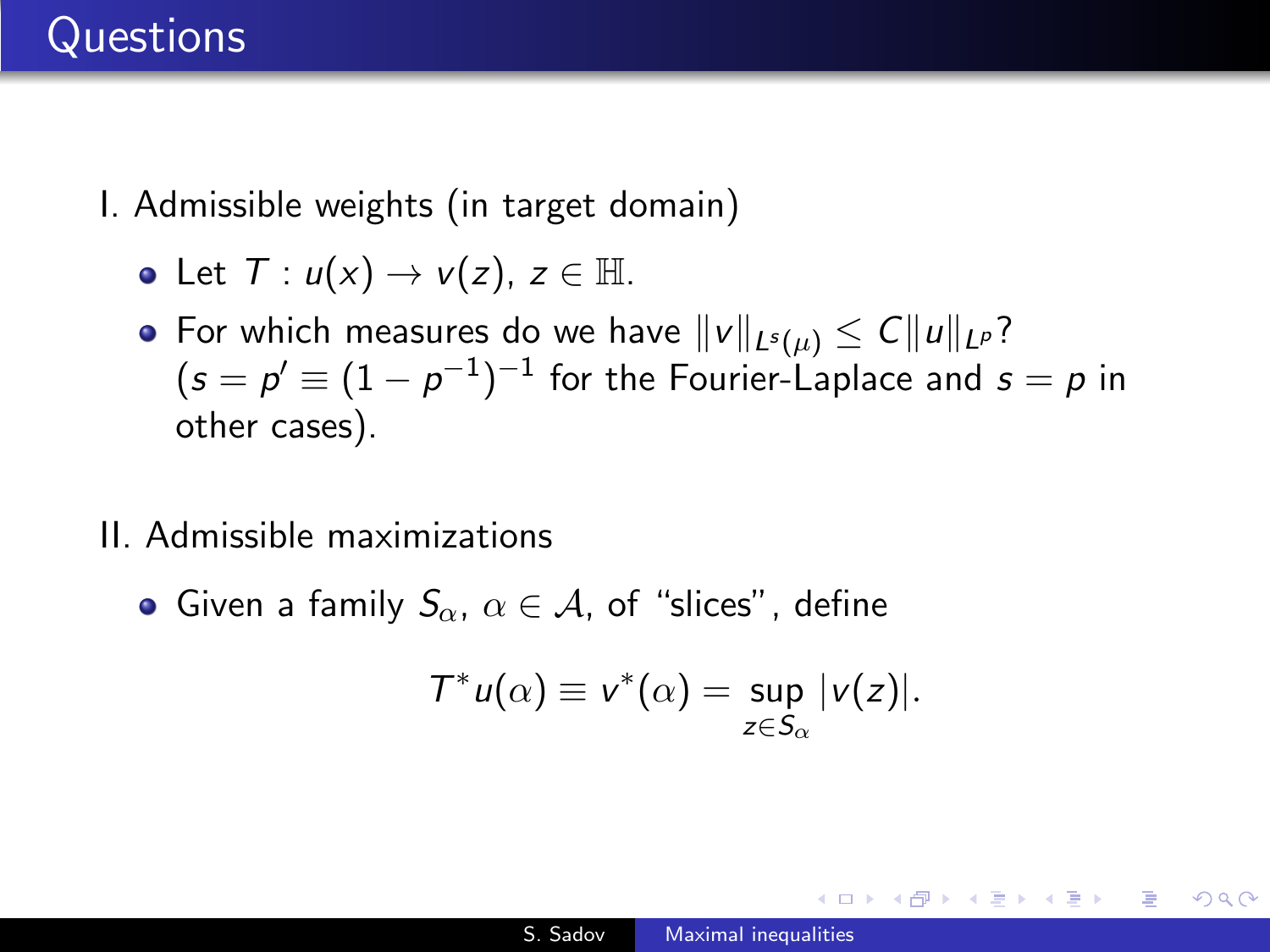Answer to the weight question in case of  $T$  the Poisson operator (harmonic extension)

#### Theorem

TFAE:

- T bounded from  $L^p(\mathbb{R})$  to  $L^p(\mu)$  for some  $p > 1$ ;
- T bounded from  $L^p(\mathbb{R})$  to  $L^p(\mu)$  for all  $p > 1$ ;
- T bounded from  $L^1(\mathbb{R})$  to  $L^{1,\infty}(\mu)$ ;
- $\|\mu\|_{\mathcal{C}} = \sup_{B} \|\mu(B)|/|\ell(B)| < \infty$ ,  $B -$  Carleson boxes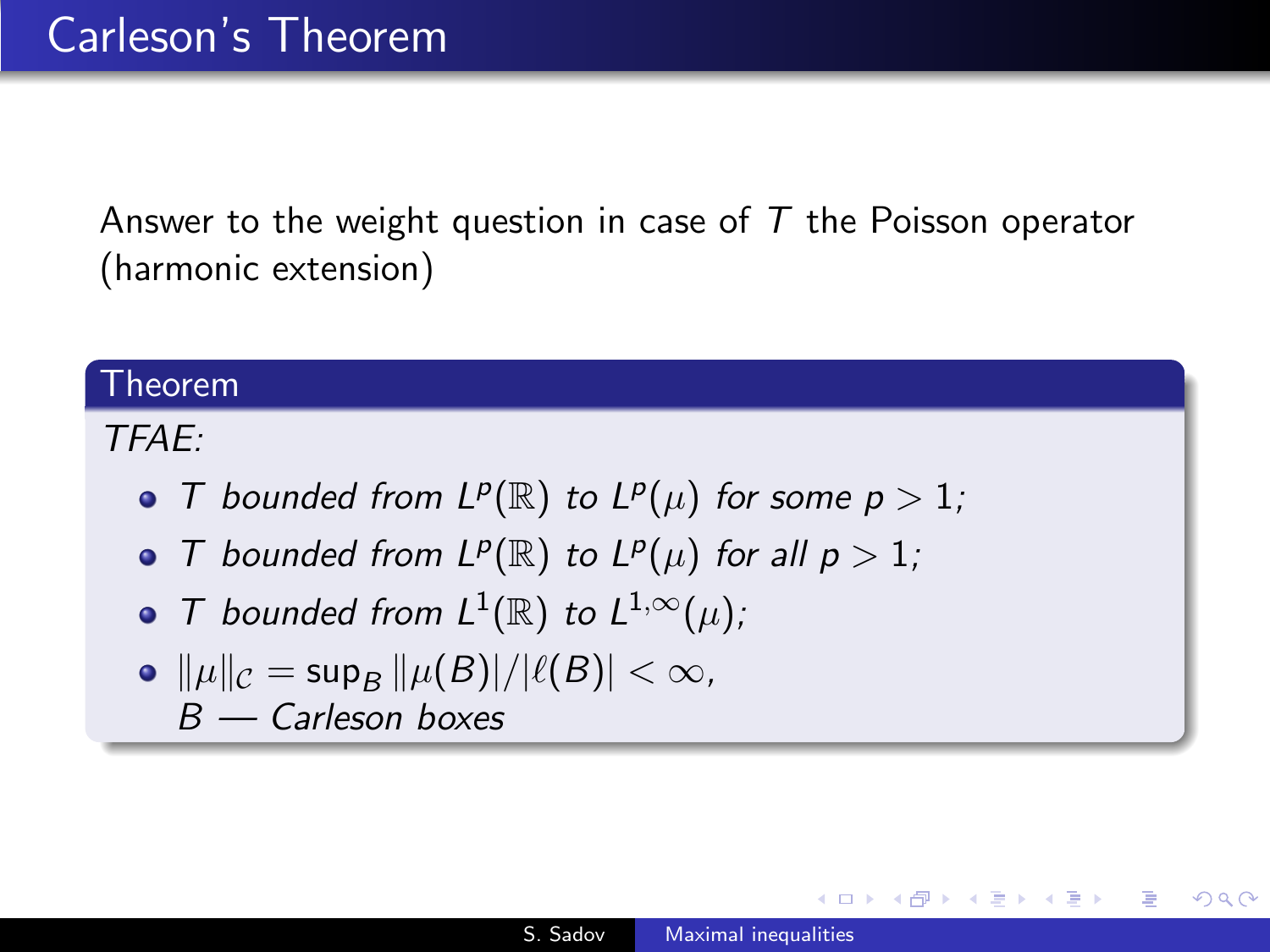#### **Definition**

Let  $\mu \in \mathcal{B}(\overline{\mathbb{H}})$ . We say that  $\mu \in \mathrm{HY}(p)$  ( $\mu$  has the Hausdorff-Young property of order p) if

$$
||v(z)||_{L^{p'}(\mu)} \leq C||u||_{L^p(\mathbb{R}_+)},
$$

where  $v$  is the Fourier-Laplace transform of  $u$ .

If  $p > 1$  and C is the smallest possible, we call  $N_{\mathcal{H} \mathcal{Y}, p}(\mu) = C^{p'},$ the Hausdorff-Young norm of order p of  $\mu$ .

If  $p = 1$ , the norm  $N_{\mathcal{H} \mathcal{V},1}(\mu)$  is not defined.

つくへ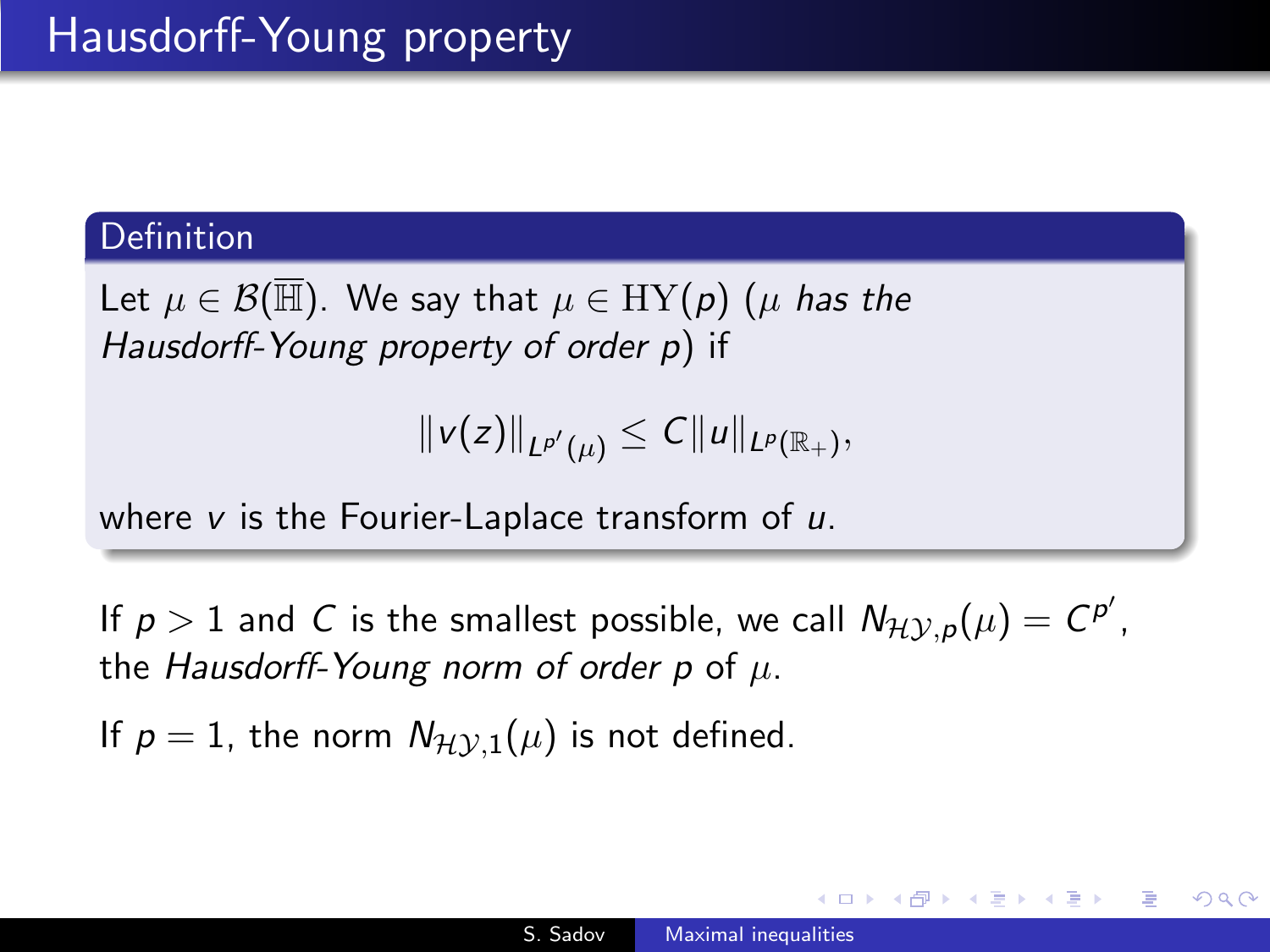## Hausdorff-Young meets Carleson

Answer to the weight question in case of  $T$  the Fourier-Laplace transform

Theorem (HY-characterization of Carleson measures)

TFAE:

- $(1)$   $\mu \in HY(p)$  for some  $p \in (1, 2]$ .
- $\bullet$  (2)  $\mu \in HY(p)$  for all  $p \in [1,2]$ .
- $\bullet$  (3)  $\mu$  is a Carleson measure on  $\overline{\mathbb{H}}$ .

### Proof.

- (1) $\Rightarrow$ (3): by testing on appropriate functions
- (3)⇒(2): by factorization (Hausdorff-Young, then Carleson): Fourier transform  $u\to\hat{u}$ ,  $\|\hat{u}\|_{L^{p'}(\mathbb{R})}\leq C\|u\|_{L^p(\mathbb{R}_+)}$ Harmonic extension  $\hat{u} \rightarrow v$ ;  $\|v\|_{L^{p'}(\overline{\mathbb{H}},\mu)} \leq C\|\hat{u}\|_{L^{p'}(\mathbb{R})}.$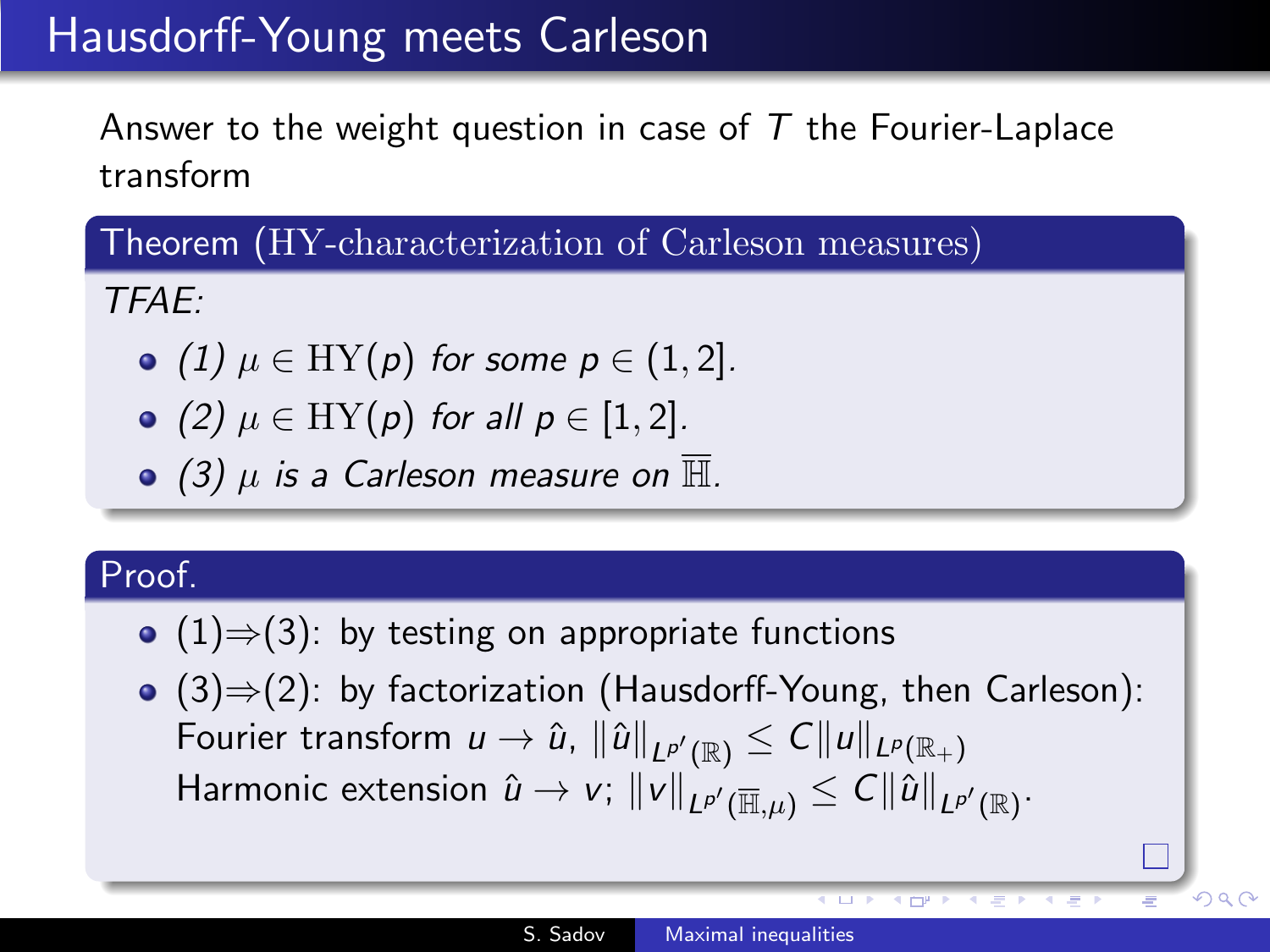Hausdorff-Young inequality

$$
\|\hat{u}\|_{L^{p'}(\mathbb{R})}\,\leq\,B(\rho)\,\|u\|_{L^{p}(\mathbb{R})}.
$$

Best constant [Babenko 1961, Beckner 1974]

$$
B(\rho) = (2\pi)^{1/\rho'}\left(\frac{\rho^{1/\rho}}{\rho'^{1/\rho'}}\right)^{1/2}
$$

Order-best constant in Carleson's thm ( $v$  is the harmonic extension of  $u$ )

$$
||v||_{L^p(d\mu)}^p \leq C \max(1,p') ||\mu||_C ||u||_{L^p(\mathbb{R})}^p,
$$

where C is an absolute constant.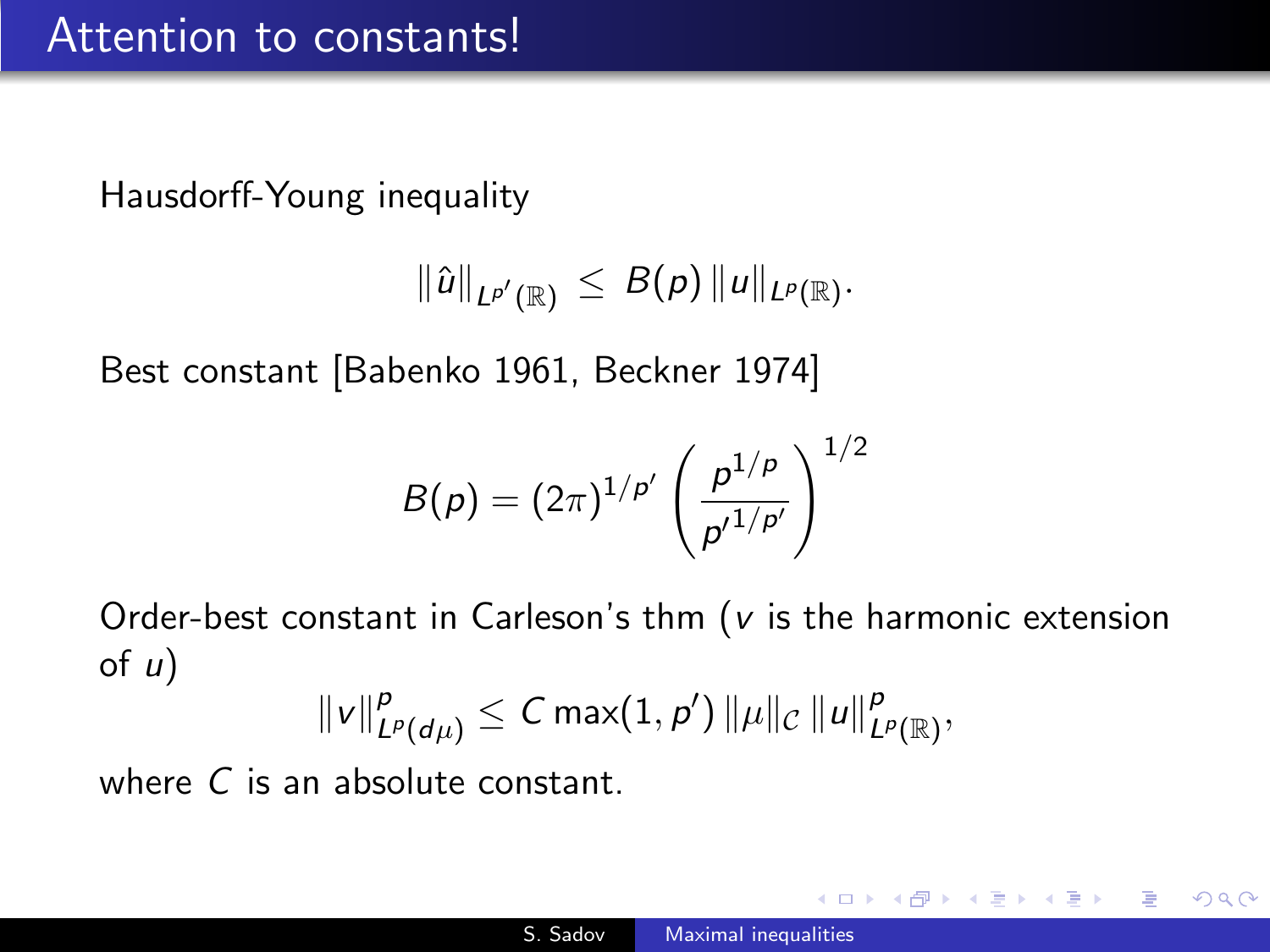## Hausdorff-Young-Carleson with constants

Theorem (HY-characterization of Carleson measures, quantitative version)

For  $1 < p \leq 2$  and some absolute constants  $C_1$ ,  $C_2$  we have

$$
C_1(p-1)\|\mu\|_{\mathcal{C}}\leq N_{\mathcal{HY},p}(\mu)\leq C_2\sqrt{p-1}\,\|\mu\|_{\mathcal{C}}
$$

The bounds are order-sharp: the coefficient in l.h.s. cannot be made  $\gg p - 1$  and coefficient in r.h.s. cannot be made  $\ll p - 1$ .

#### **Definition**

Scale of non-equivalent norms for Carleson measures:

$$
\mathsf{N}_{\mathcal{H}\mathcal{Y},(1,\alpha)}(\mu):=\limsup_{\rho\rightarrow 1^+} (\rho-1)^{-\alpha}\mathsf{N}_{\mathcal{H}\mathcal{Y},\rho}(\mu), \qquad \frac{1}{2}\leq \alpha\leq 1.
$$

The classes  $HY(1, \alpha) = \{ \mu \in \mathcal{N}_{\mathcal{C}}(\mathbb{C}_+) : \mathcal{N}_{\mathcal{H} \mathcal{Y}, (1, \alpha)}(\mu) < \infty \}$ expand as  $\alpha$  decreases from 1 to 1/2.  $\mathcal{A} \xrightarrow{\sim} \mathcal{A} \xrightarrow{\sim} \mathcal{A} \xrightarrow{\sim} \mathcal{A}$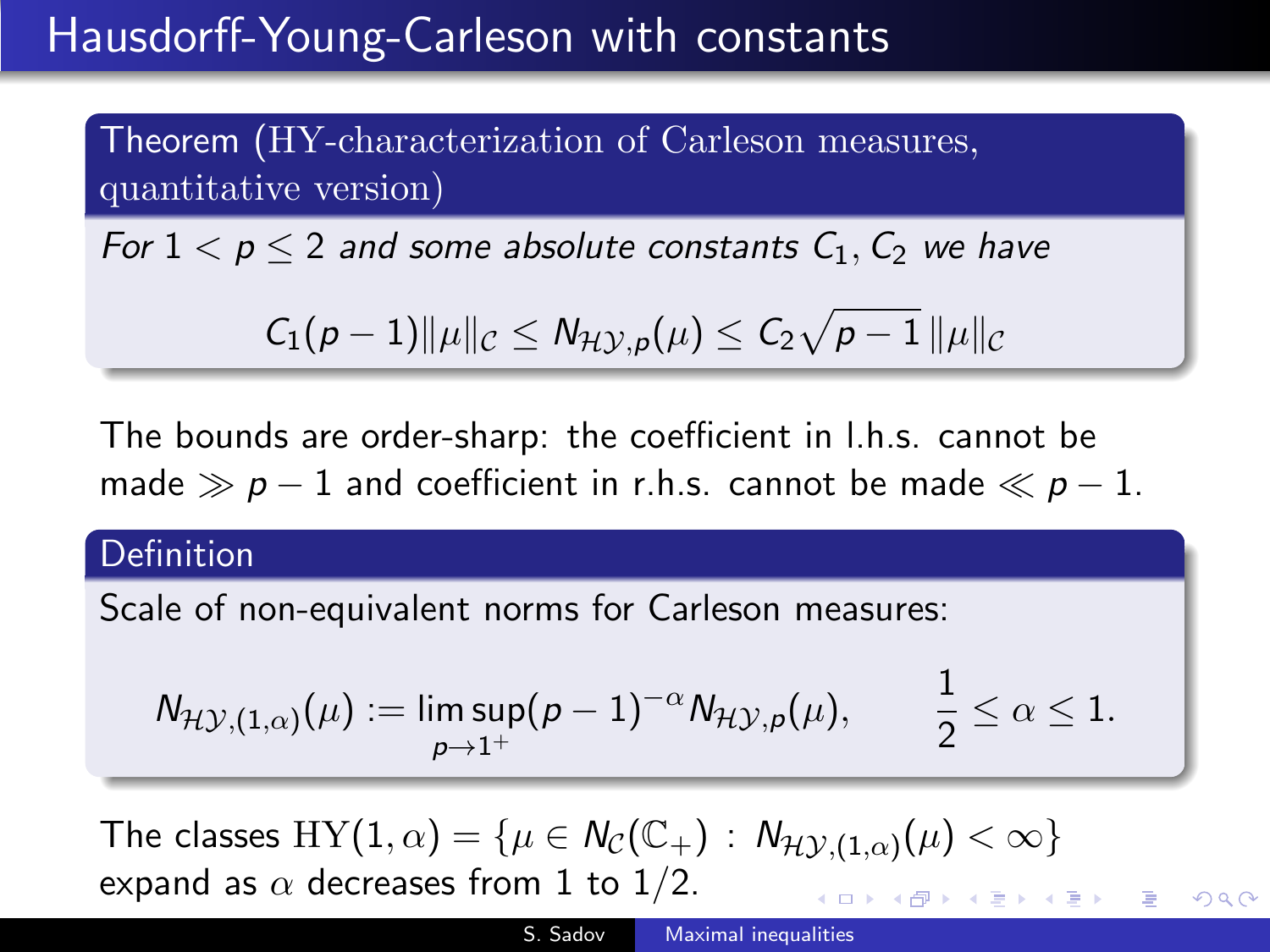Characterize membership in the classes  $HY(1, \alpha)$  in terms of a geometric property of the Carleson measure  $\mu$ .

### Example

•  $\mu = dx \otimes \delta(y)$  is in HY(1,1/2) but not in any HY(1,1/2 –  $\varepsilon$ ). •  $\mu = \delta(x) \otimes dy$  is in HY(1,1).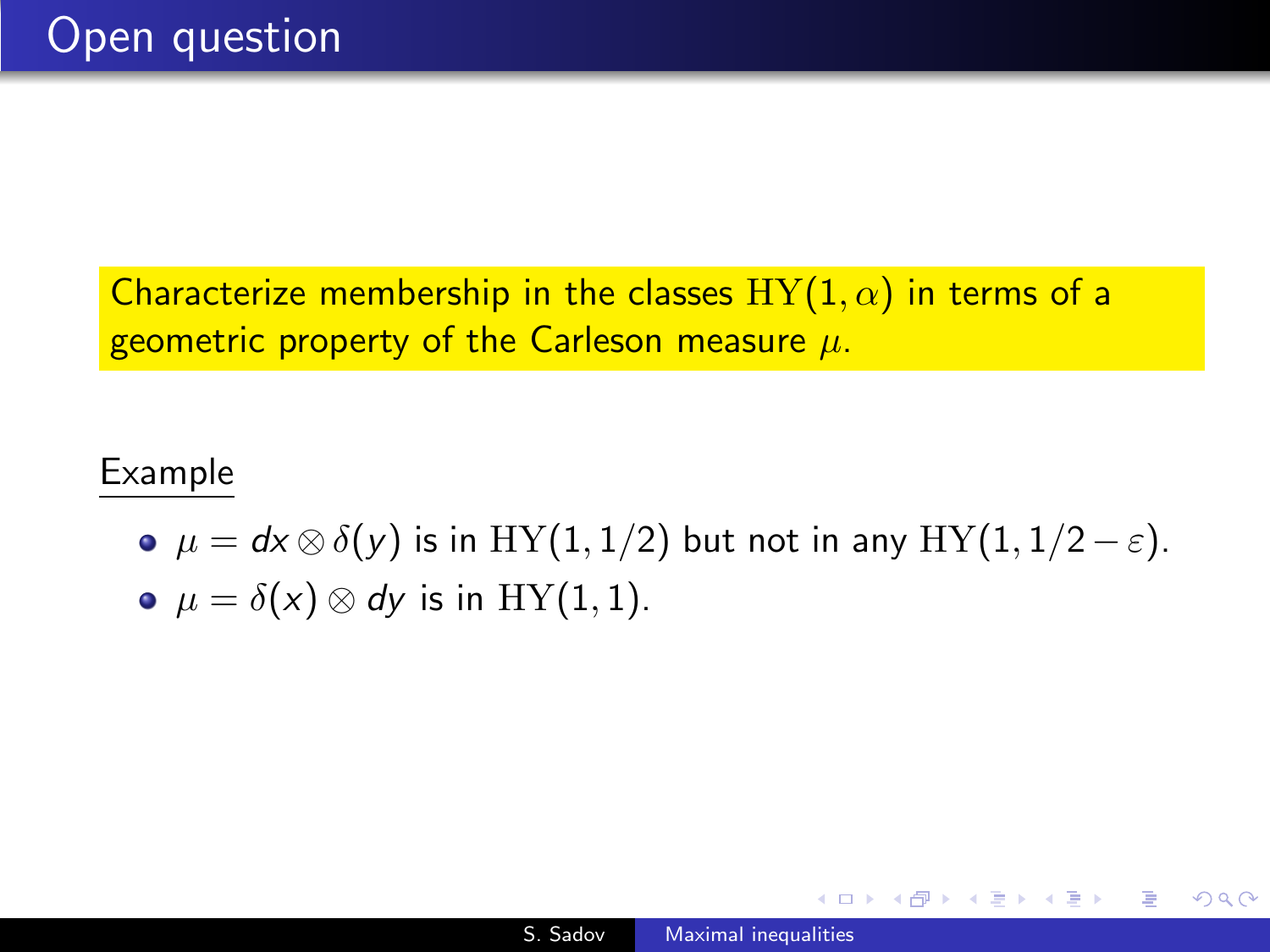#### Theorem

For  $v(z)$  the Fourier-Laplace transform of u let

$$
v^*(y) = \sup_{x} |v(x+iy)|.
$$

Then for  $1 < p < 2$ 

$$
||v^*||_{L^{p'}(\mathbb{R}_+)} \leq C||u||_{L^p(\mathbb{R}_+)}.
$$

#### Proof.

Worst case:  $u \ge 0$ ,  $x = 0$ . Then  $v^*(y) = v(y) = \int_0^\infty e^{-ty} u(t) dt$ , and Theorem follows from Hardy's (1933) adaptation of the Hausdorff-Young inequality to the Laplace-transform.

<span id="page-10-0"></span>つくへ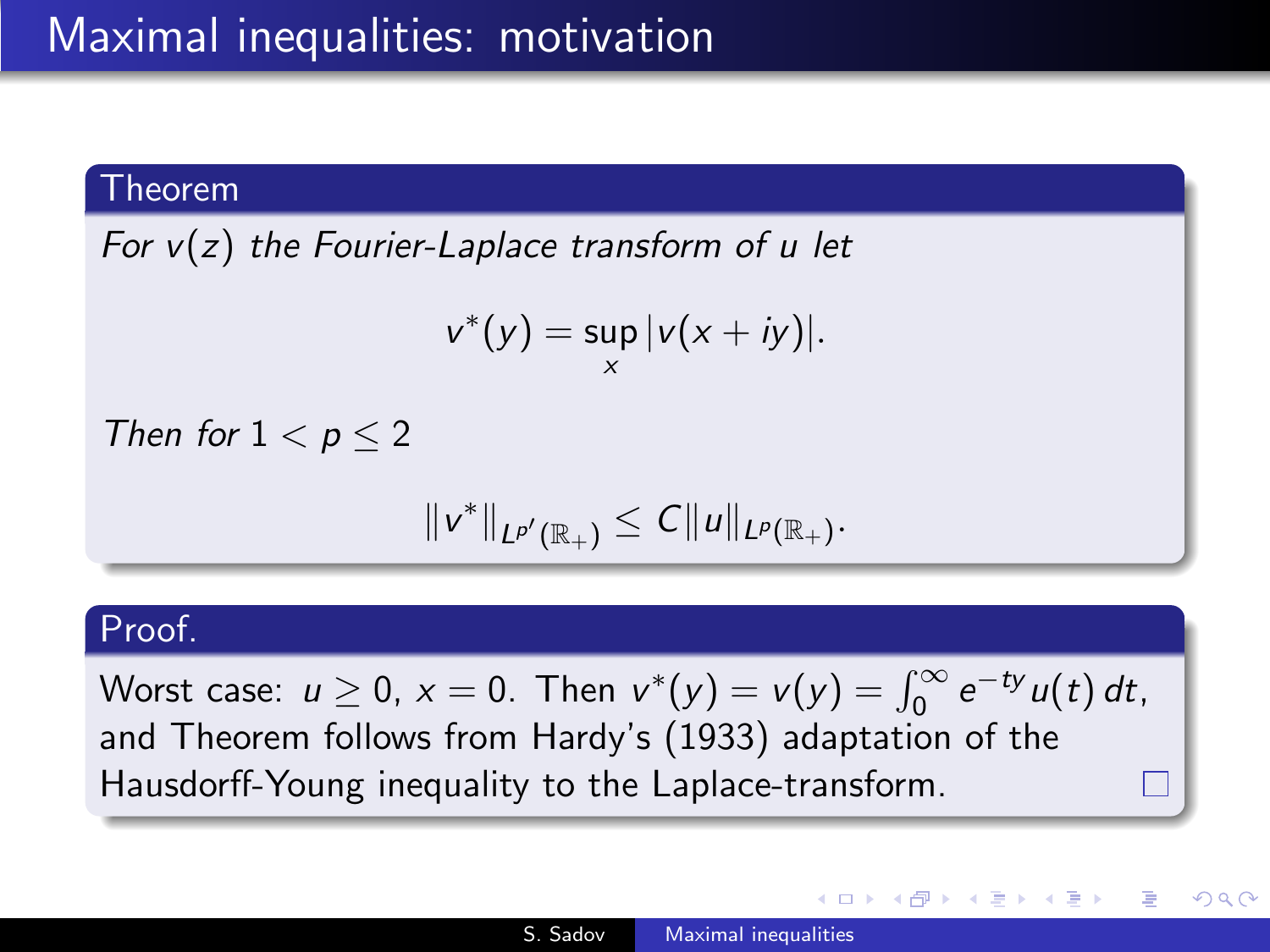## Maximal angular inequalities

For  $v(z)$  defined in  $\mathbb{H}$ , let

$$
v^*(r)=\sup_{0<\theta<\pi}|v(re^{i\theta})|.
$$

Theorem (Max.ang.thm for F-L transform)

Let  $v(z)$  be the Fourier-Laplace transform of u. Then

$$
||v^*||_{L^{p'}(\mathbb{R}_+)} \leq C||u||_{L^p(\mathbb{R}_+)} \qquad (1 < p \leq 2).
$$

Theorem (Max.ang.thm for harmonic extension)

For  $v(z)$  the harmonic extension of u and  $v^*$  as above we have

$$
||v^*||_{L^p(\mathbb{R}_+)} \leq C||u||_{L^p(\mathbb{R})} \qquad (1 < p < \infty)
$$

and the  $(1, 1)$ -weak inequality

$$
||v^*||_{L^{1,\infty}(\mathbb{R}_+)} \leq C||u||_{L^1(\mathbb{R})}.
$$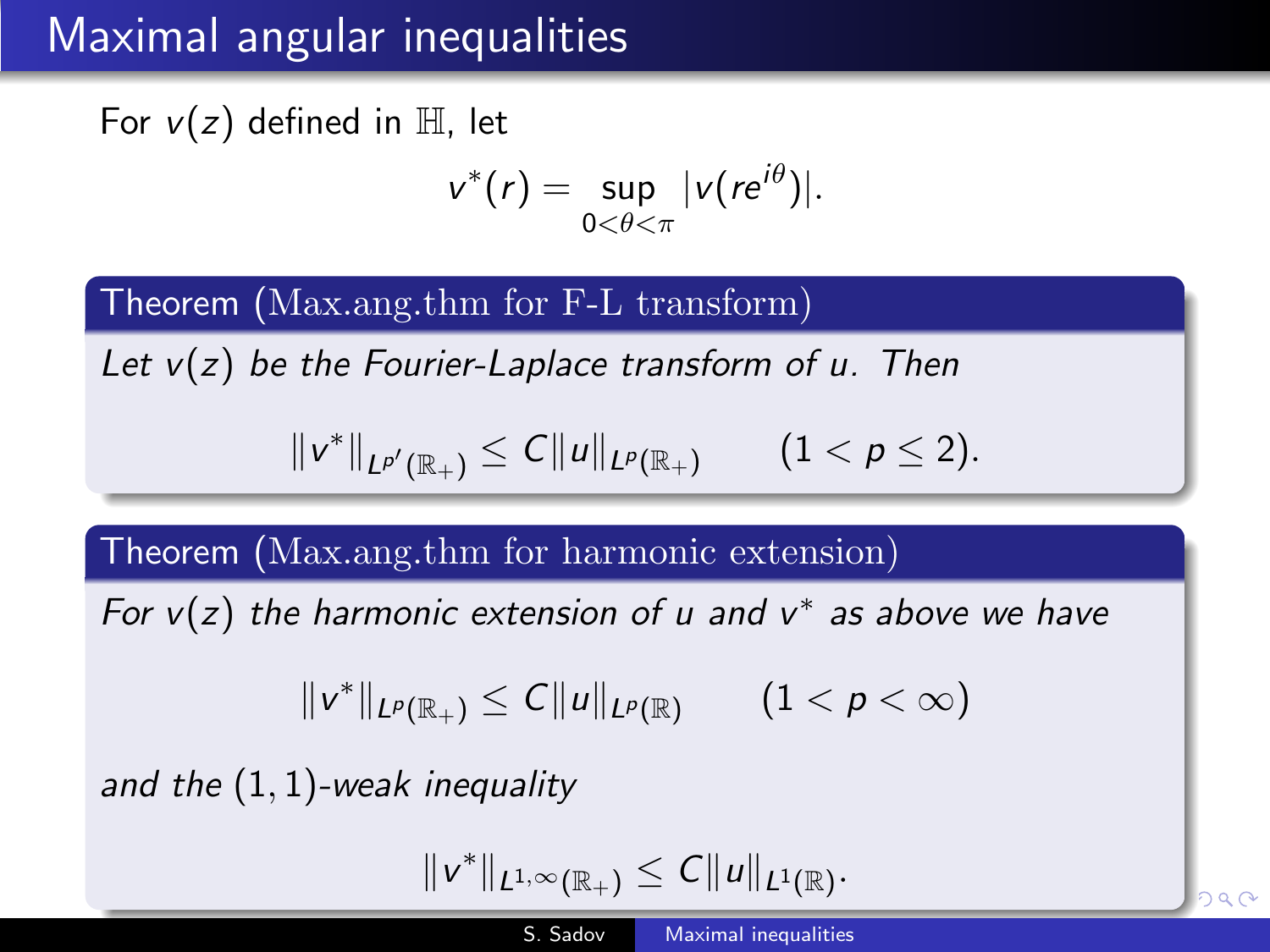## Sketch of proof

Let  $S(r) = \{ z \in \mathbb{H} : |z| = R \}$  (semicircle used in def. of  $v^*(r)$ ). Suppose  $v(z)$  is defined in H. Fix  $\varepsilon > 0$ . Let

$$
\Omega(r)=\{z\in S(r):\;|v(z)|>(1-\varepsilon)v^*(r).
$$

Let  $d\omega_r$  be the Euclidean measure on  $S(r)$ , so that  $dx \otimes dy = dr \otimes d\omega_r$ . Define the density function

$$
\rho(r) = \begin{cases} 1/\omega_r(Y(r)), & \text{if } \omega_r(Y(r)) \neq 0 \\ 0, & \text{otherwise.} \end{cases}
$$

and the measure  $\mu=\rho(r)$  dr  $\otimes$  d $\omega_{r}.$ This construction yields:  $\|v^*\|_{L^p(\mathbb{R}_+)}\leq (1-\varepsilon)^{-1}\|v\|_{L^p(\mathbb{H},\mu)}.$ Technical step:  $\mu$  is a Carleson measure with norm  $\leq 2$ . Application of Carleson's thm and  $\varepsilon \to 0$  concludes the proof.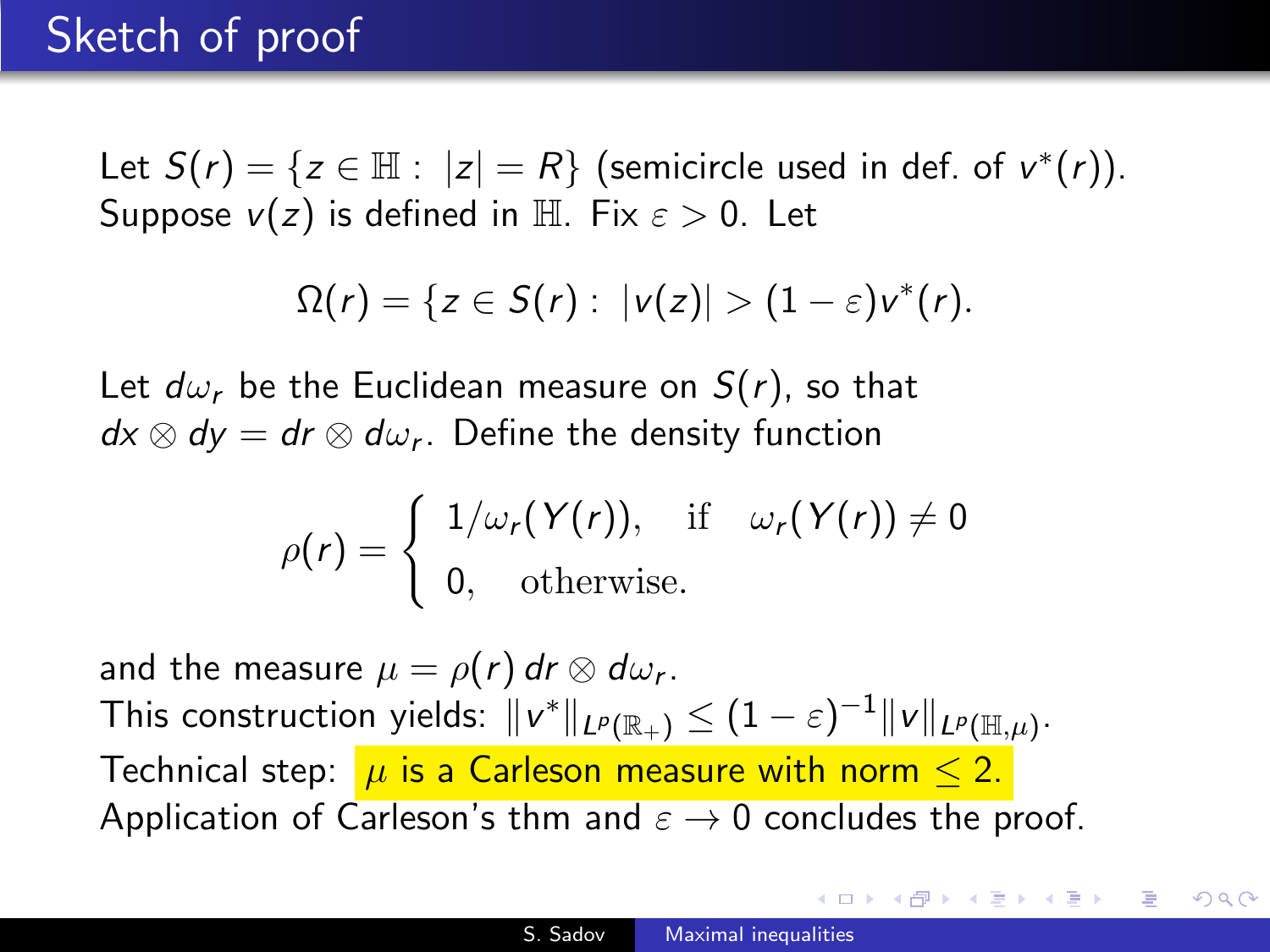Same results hold true for  $v^*$  defined in a different way. The measure space  $(\mathbb{R}_+, dr)$  should be adapted appropriately.

Examples:

\n- $$
v^*(x) = \sup_{y>0} |v(x+iy)|
$$
; compute  $||v^*||_p$  wrt  $(\mathbb{R}, dx)$
\n- $v_n^* = \sup_{n < x < n+1} \sup_{y>0} |v(x+iy)|$ ; here  $||v^*||_p$  is the norm in the sequence space.
\n

 $\Omega$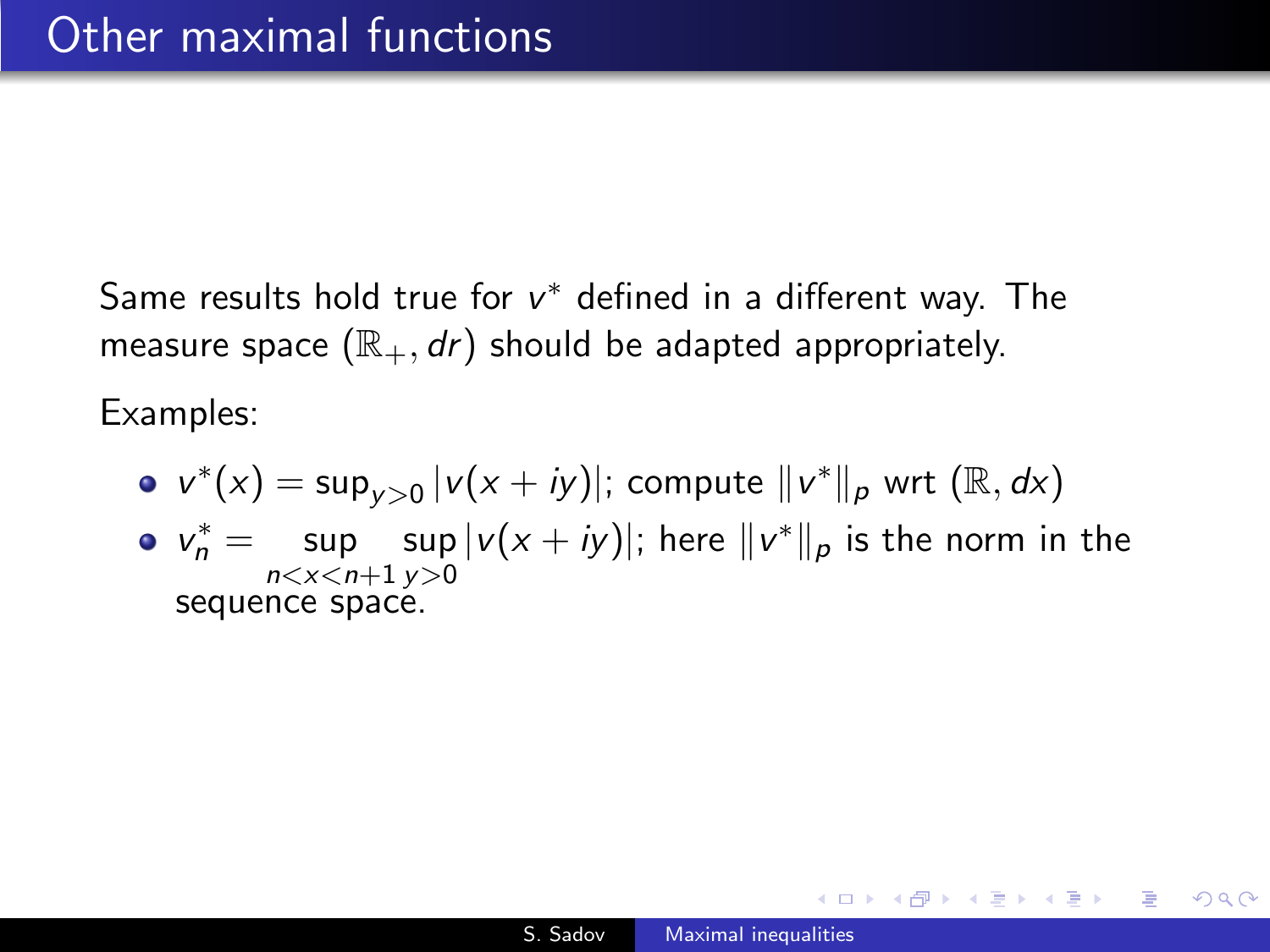## Maximal H-Y inequality, general discrete weights

 $K(t, R)$  denotes the semicircle in  $H$  of radius R centered at t.

#### Theorem

Suppose a sequence of sets  $\Omega_n \subset \overline{\mathbb{H}}$  and positive weights  $w_n$ satisfies the property

$$
\forall R>0, t \in \mathbb{R} \qquad \sum_{n: \ \Omega_n \cap K(t,R) \neq \emptyset} w_n \leq AR,
$$

where A is independent of R (but depends on  $\Omega_n$  and  $w_n$ ). Then for all  $p \in [1,2]$ 

$$
\left(\sum_n w_n \sup_{\Omega_n} |v(z)|^{p'}\right)^{1/p'} \leq C A^{1/p} ||u||_p,
$$

where C is an absolute constant and  $v(z)$  is the Fourier-Laplace transform of u.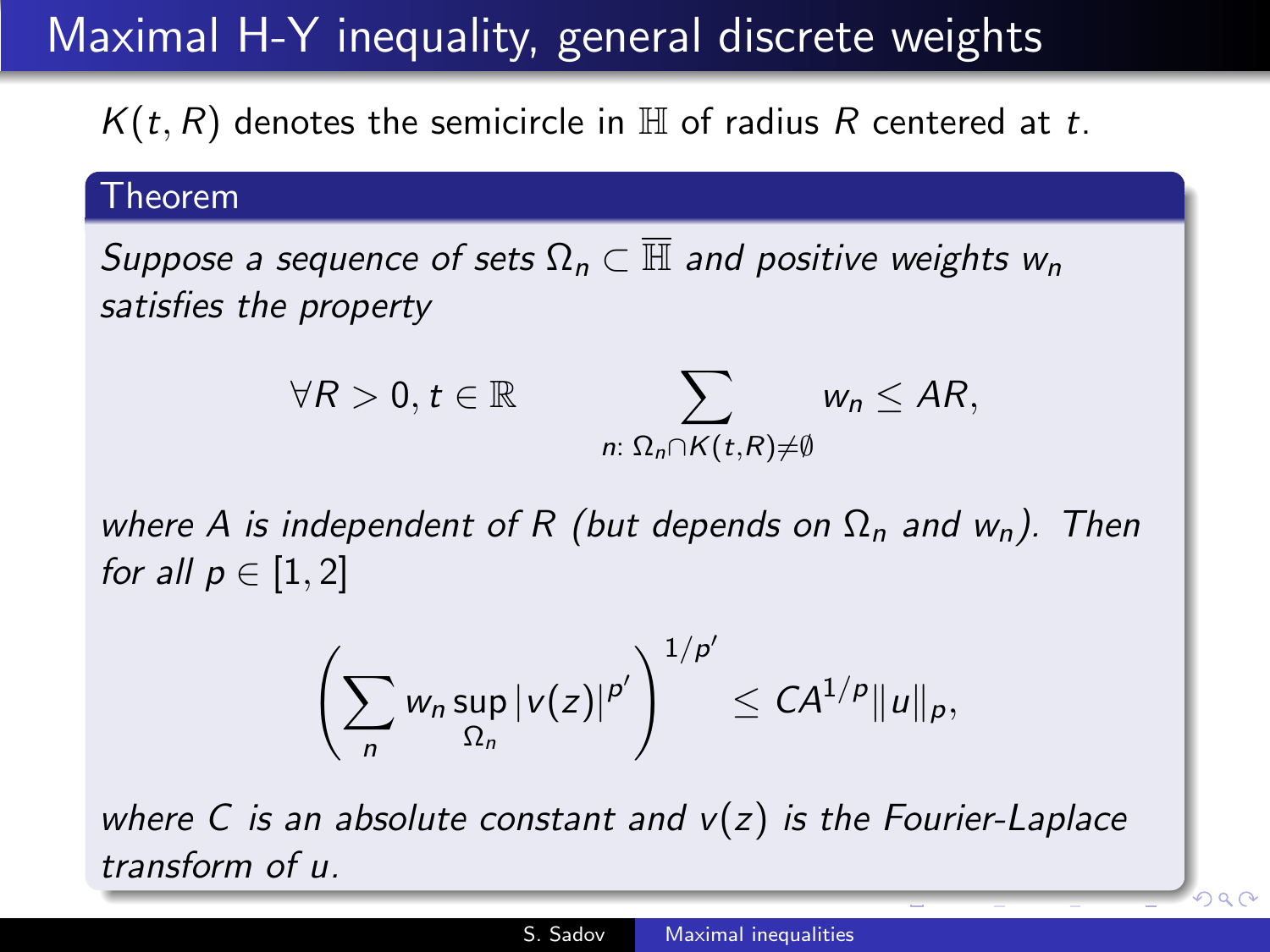- Identify the sequence  $v_n^* = \sup_{\Omega_n} |v(z)|$  as *conditional* supremum of v with respect to a  $\sigma$ -algebra  $\mathcal G$  generated by the collection of sets  $Ω<sub>n</sub>$ .
- Call the sequence of weights satisfying the property

$$
\forall R>0, t \in \mathbb{R} \qquad \sum_{n:\ \Omega_n \cap K(t,R)\neq \emptyset} w_n \leq AR,
$$

the conditional (wrt  $G$ ) Carleson condition.

**•** Details, continuous weights ... technicalities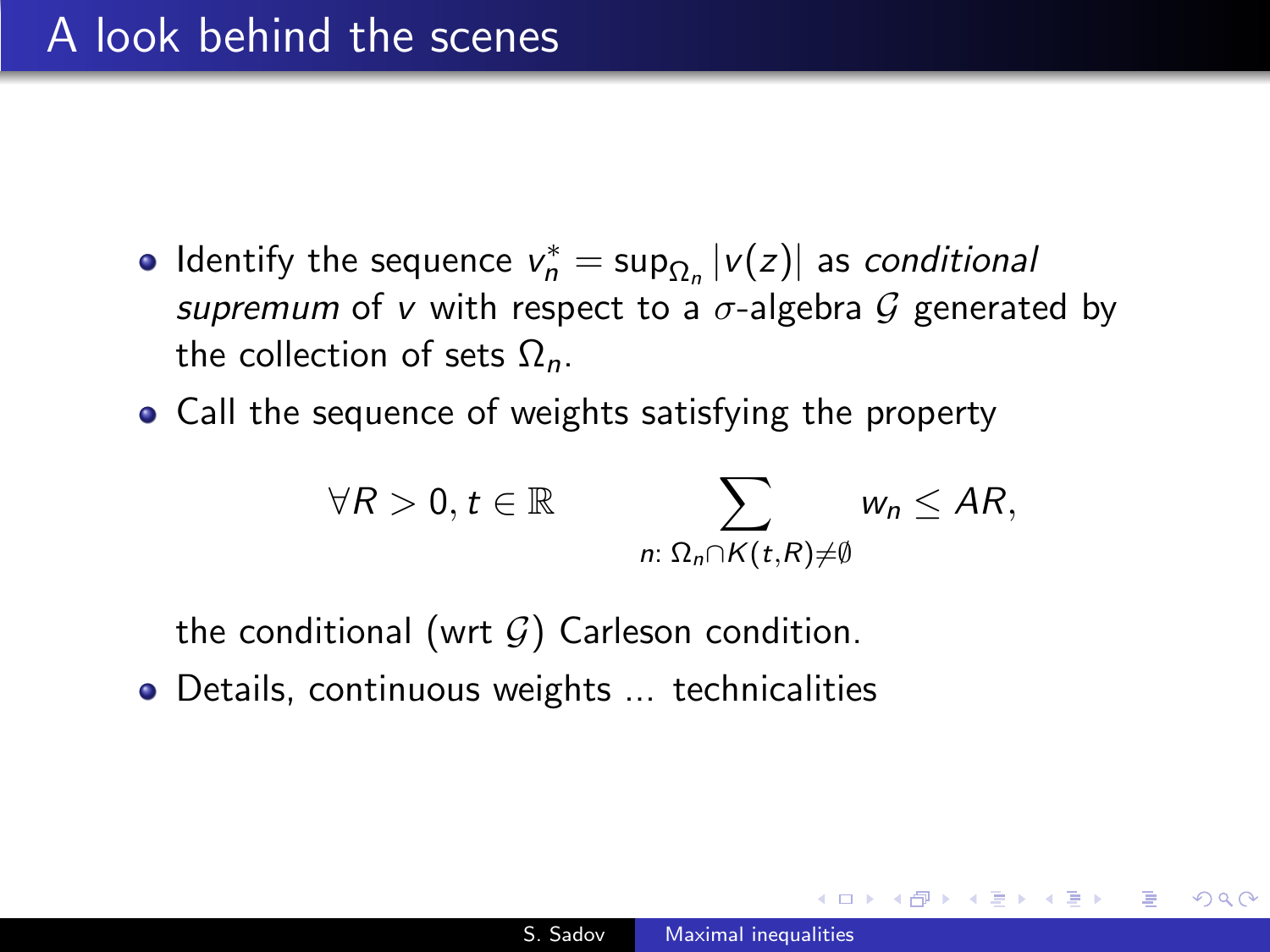### Discrete analogue:

Theorem Let  $b_n =$  $\sum^{\infty}$ m=−∞ a<sup>m</sup>  $m + n + 1/2$ . Then for all  $p \in (1, \infty)$  $||b||_{\ell_p} \leq C_p ||a||_{\ell_p}.$ 

 $\leftarrow$ 

母→ ∢ ∃

つくへ

∍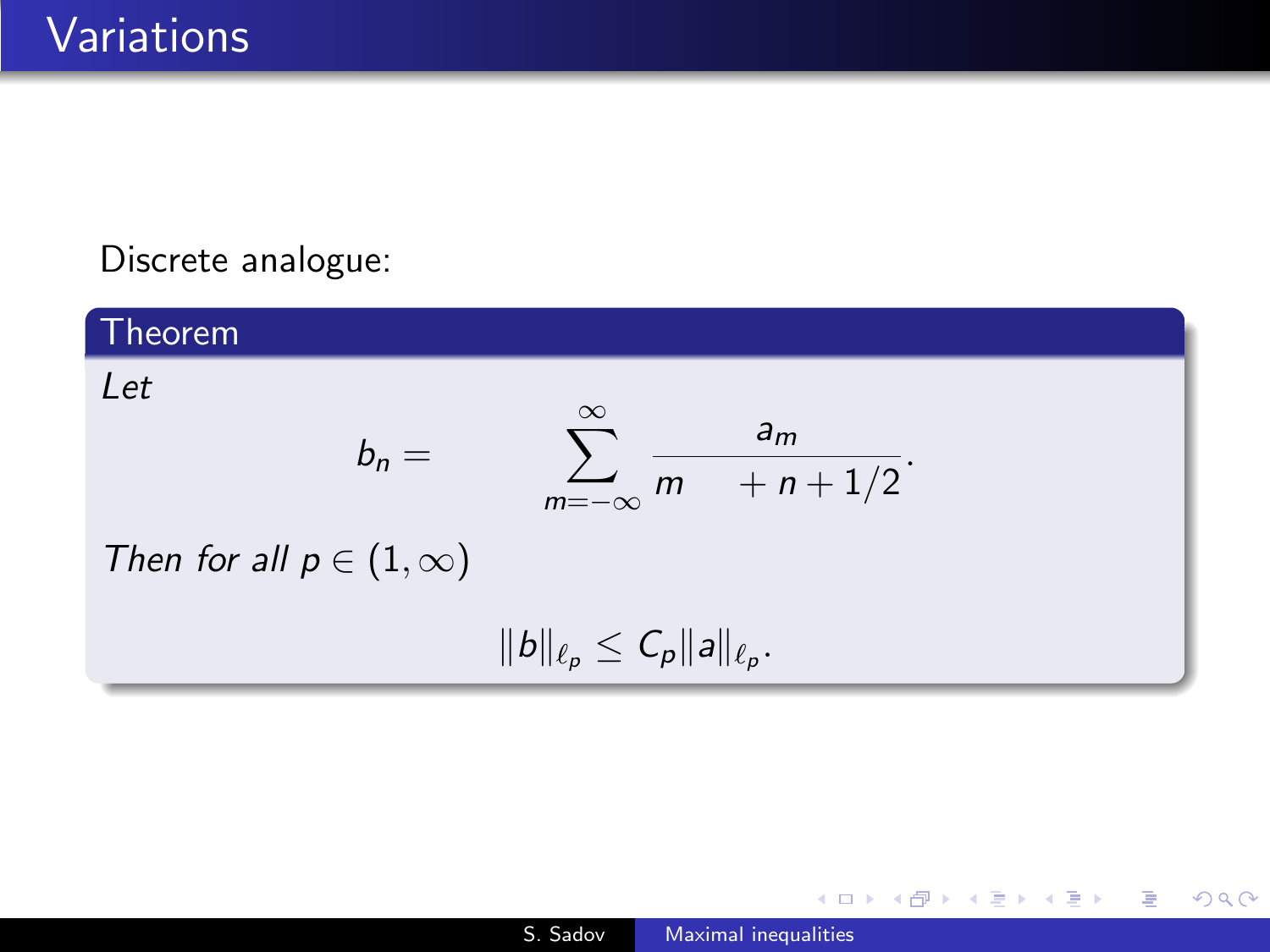### Discrete analogue:

### Theorem

Let

$$
b_n = \sup_{\theta} \left| \sum_{m=-\infty}^{\infty} \frac{a_m}{me^{i\theta} + n + 1/2} \right|.
$$
  
Then for all  $p \in (1, \infty)$   

$$
||b||_{\ell_p} \leq C_p ||a||_{\ell_p}.
$$

 $\leftarrow$   $\Box$   $\rightarrow$ 

4 何 ▶

∍

× **B** к 目

∍ Þ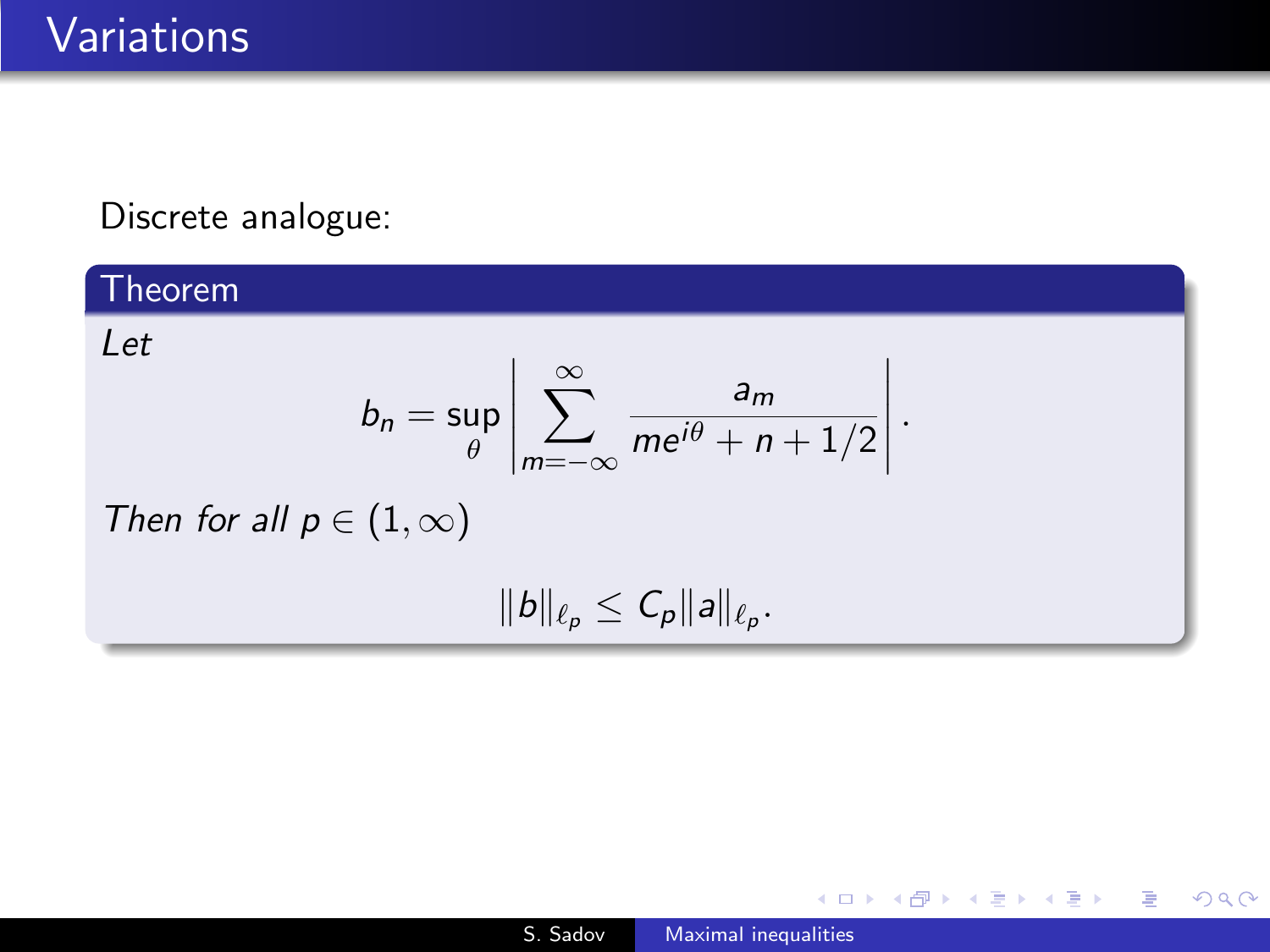### Discrete analogue:

### Theorem

Let

$$
b_n = \sup_{\theta} \left| \sum_{m=-\infty}^{\infty} \frac{a_m}{me^{i\theta} + n + 1/2} \right|.
$$

Then for all  $p \in (1, \infty)$ 

$$
||b||_{\ell_p}\leq C_p||a||_{\ell_p}.
$$

Thus, the Hilbert inequality works for a matrix  $h_{mn} = (me^{i\theta_n} + n + 1/2)^{-1}$  with any choice of  $\theta_n$ 's.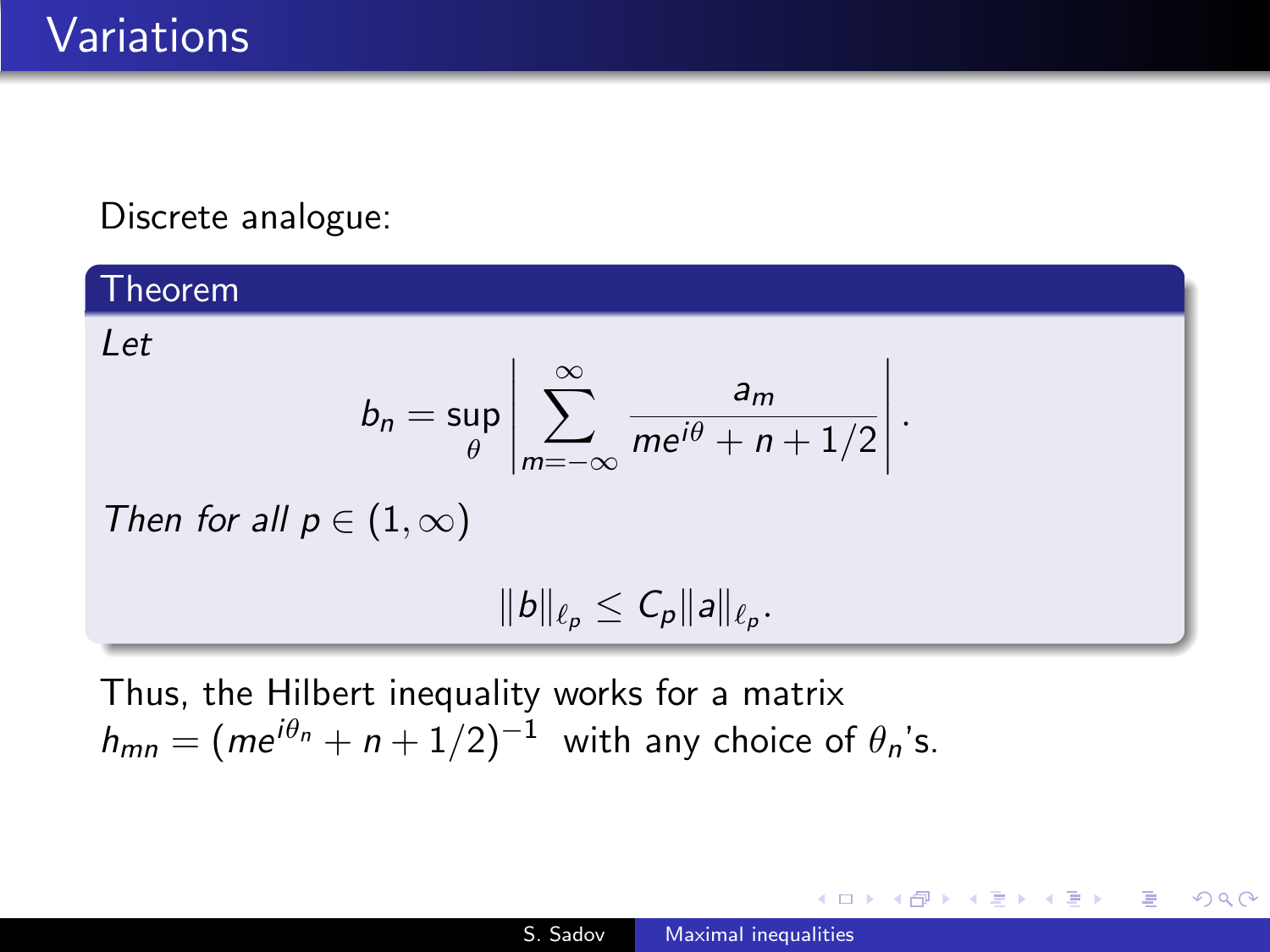### Maximal Hilbert transform

#### Theorem Let  $g^*(x) = \sup$ ε>0 Z |x−y|>ε  $f(y)$  dy  $x - y$ Then for all  $p \in (1, \infty)$  $||g^*||_p \leq C_p ||f||_p.$

 $\leftarrow$ 

4母 ト 4回 ト

э

重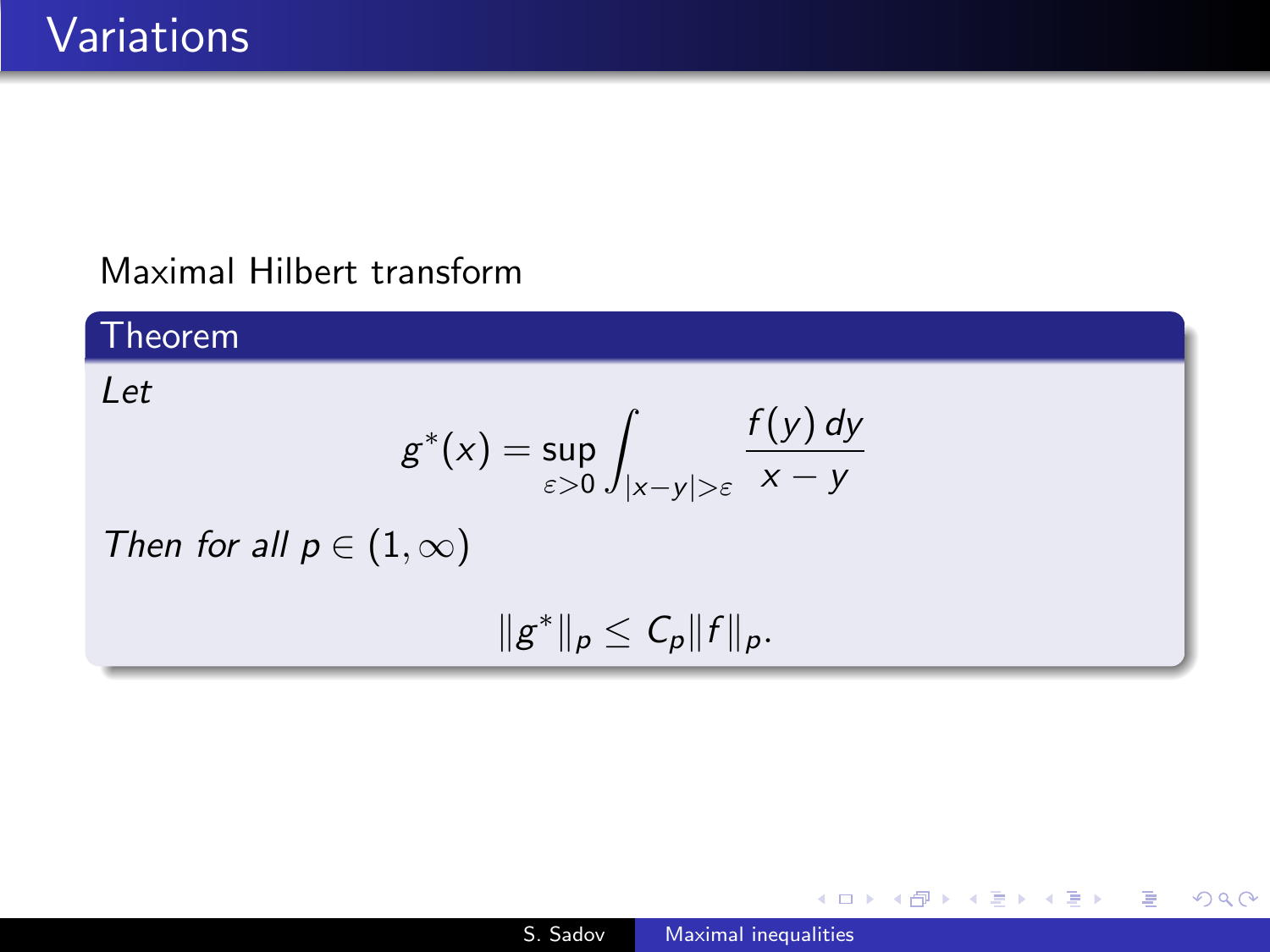### Max-Maximal Hilbert transform

#### Conjecture Let  $g^{**}(x) = \sup$ ε>0 sup  $0<\theta<\pi$ Z  $|x e^{i\theta} - y| > \varepsilon$  $f(y)$  dy xe $^{i\theta}-y$ Then for all  $p \in (1, \infty)$  $||g^{**}||_p \leq C_p ||f||_p.$

**伊 ト イヨ** 

э

 $\Omega$